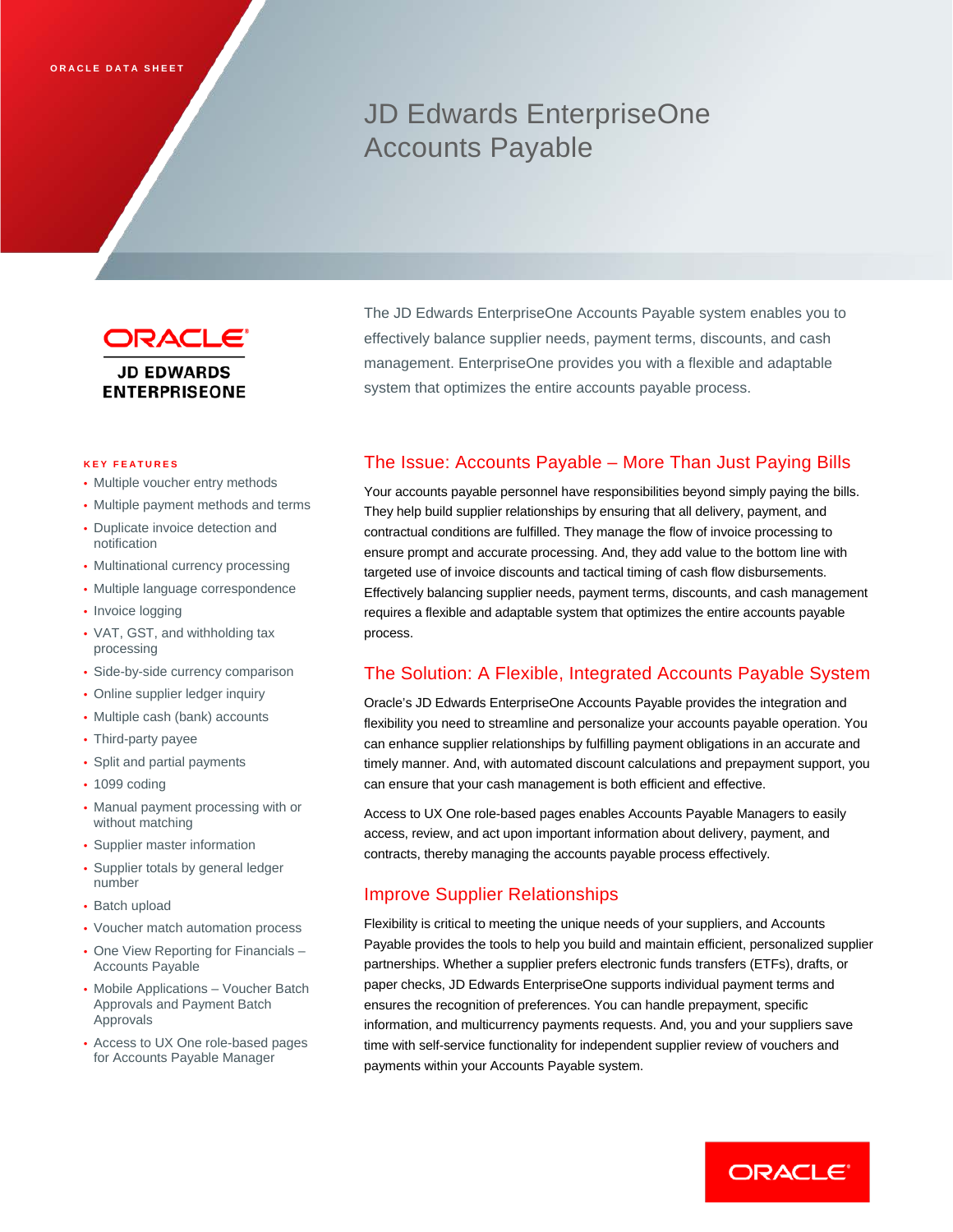#### **KEY BENEFITS**

- Improve supplier relationships
- Process invoices accurately
- Manage cash flow effectively

## Negotiate More Favorable Supplier Contracts

Integration improves visibility. With JD Edwards EnterpriseOne, you can access account balance and total purchase information by supplier—and use this valuable information to leverage your organization's purchasing power for better terms and conditions. Improved contract pricing can create hard-dollar savings and lay the foundation for profitable, long-term supplier relationships.

#### Establish Prompt, Efficient Invoice Processing

With Accounts Payable, you have the flexibility to meet your unique business requirements—whether you process multiple recurring invoices or high-dollar prepayments. The system automatically calculates taxes, discounts, and currency conversions based on your preconfigured specifications. This capability enables you to take full advantage of discounts and pay your suppliers according to their terms, without interrupting the accounts payable process.

With JD Edwards EnterpriseOne, you can choose from a variety of payment instruments, including electronic funds transfer (EFT), drafts, and paper checks. You can even set up multiple bank accounts for currency-specific balances or take advantage of special discounts offered by banks. And, for global organizations, JD Edwards EnterpriseOne supports multicurrency and multiple language needs.

As with the many control opportunities that exist throughout Accounts Payable, you can choose how you want to be notified of potential duplicate invoices—either by a preliminary warning or an elevated alert. The ability to proactively examine invoices with the same invoice number can reduce confusion, improve control, and help prevent duplicate payments.

You can also take advantage of mobile technology to enable your accounts payable personnel to review and approve voucher and payment batches on their mobile devices.

## Manage Cash Effectively

An effective cash management approach takes maximum advantage of discounts while maintaining your suppliers' preferred payment methods. Accounts Payable allows you to consider a virtually unlimited number of variables before submitting payment to a supplier, including date due, discount offered, and amount of cash on hand.

Whether you pay vouchers automatically or manually, the result is always controlled, efficient, and accurate. You can organize your vouchers and have Accounts Payable handle the payments or select vouchers for manual, split, or partial payments based on current cash requirements. On a supplier-by-supplier basis, online inquires allow you to review information quickly, such as balances forward and open items, before authorizing payments.

Accounts Payable provides timely and accurate information on cash flow, aging information, and discount opportunities. With online access to real-time supplier information, payment history, and vouchers, you are able to improve supplier relationships, negotiate better contracts, and control cash flow.